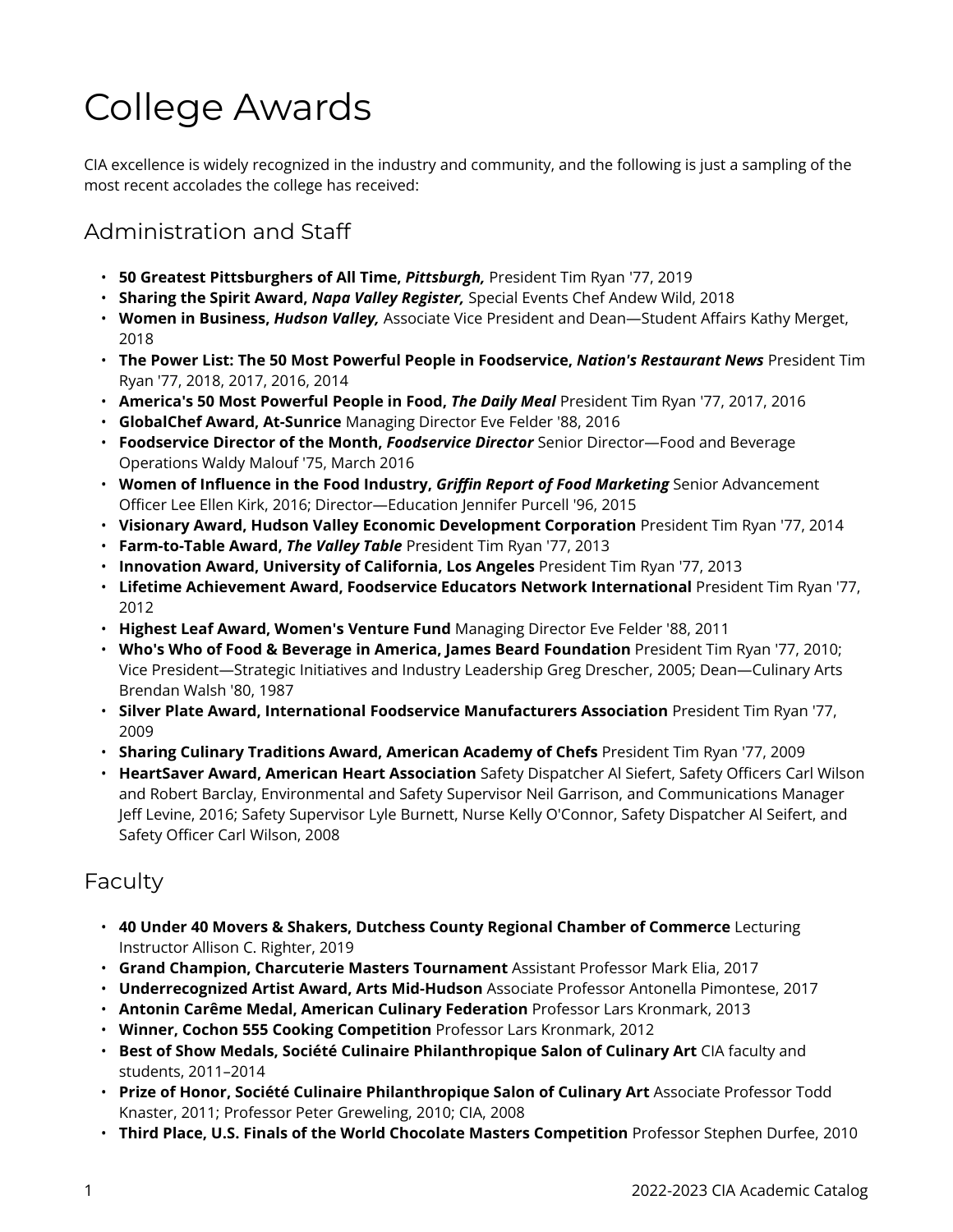• **Hay-Nicolay Dissertation Prize, Abraham Lincoln Institute and Abraham Lincoln Association**  Professor Robert Johnson, Jr., 2009

#### Restaurants

- **Diners' Choice Award, OpenTable.com,** The Bocuse Restaurant, 2022
- **Diners' Choice Award, OpenTable.com,** Savor, 2022
- **Diners' Choice Award, OpenTable.com,** Gatehouse Restaurant, 2022
- **The 10 Best New Restaurants in Texas, San Antonio Current** Savor 2020
- **Great American Breakfast Destination,** *USA Today***,** Apple Pie Bakery Café, 2017, 2014
- **Best Place to Impress Your Guests,** *Hudson Valley* Hyde Park Restaurants, 2017
- **Best French Cuisine, Reader's Pick,** *Hudson Valley* The Bocuse Restaurant, 2016
- **Best Dessert, Readers' Pick,** *Hudson Valley* Apple Pie Bakery Café, 2016, 2018
- **Achievement of Excellence Award, American Culinary Federation** The Bocuse Restaurant, 2014; American Bounty Restaurant, 2014; Ristorante Caterina de' Medici, 2014; Apple Pie Bakery Café, 2004
- **Top 10 Restaurants You Should Try,** *The Culture Trip* Nao, 2014
- **100 Top Restaurants Fit for Foodies, OpenTable.com** The Bocuse Restaurant, 2013
- **Must-Try Eats,** *San Antonio Express-News* Nao, 2013
- **Best New Restaurant, Downtown Alliance San Antonio** Nao, 2013
- **Great Wine Capitals Best of Wine Tourism Award** Rudd Center for Professional Wine Studies, 2014; Wine Spectator Greystone Restaurant, 2012
- **Clean Plate Award,** *Restaurant Business* Apple Pie Bakery Café, 2008

# College

- **Bronze Medal, New York State Craft Beer Competition** Equinox Amber, The Brewery at the CIA, 2021
- **Silver Medal, New York State Craft Beer Competition** Mise en Place Wit, The Brewery at the CIA, 2021
- **Military Friendly School** ® **,** *GI Jobs* CIA, 2011–2016, 2019-2020
- **New York State Brewery of the Year, New York State Craft Beer Competition** The Brewery at the CIA, 2019
- **Two Gold Medals, New York State Craft Beer Competition** Student-Brewed Mise en Place Wit and Class Project Br-Br-Br-Brown Ale, 2019
- **#1 Best College for Culinary Arts in America, Niche.com,** CIA, 2018
- **#1 Best Culinary School in the U.S., The Best Schools** CIA, 2018
- **Pacesetter Award and "You Mean the World to Us" Award, NY Blood Center** CIA, 2018
- **Silver Medal, New York State Craft Beer Competition** Student-brewed Class Project Stay Sharp Saison, 2017
- **Web Award: Best University Website, Web Marketing Association** CIA Digital and Online Media, 2017
- **Hospitality Institution of the Year, The World Gourmet Series Awards of Excellence** CIA Singapore, 2017
- **IACP Cookbook Award, International Association of Culinary Professionals** *The Young Chef: Recipes and Techniques for Kids Who Love to Cook,* 2017; *The Elements of Dessert*, 2014; *Baking and Pastry: Mastering the Art and Craft*, 2nd edition, 2010
- **Innovation Award: Best Academic Institution or Organization, Taste Talks Food & Drink Awards** CIA, 2016
- **Art in Public Places Award, Arts Mid-Hudson** 2016
- **Best Place to Take a Cooking Class,** *Hudson Valley* CIA, 2016
- **Outstanding Project, Learning by Design** The Egg—Student Commons Building, 2016
- **Culinary Institution of the Year, The World Gourmet Series Awards of Excellence** CIA Singapore, 2015